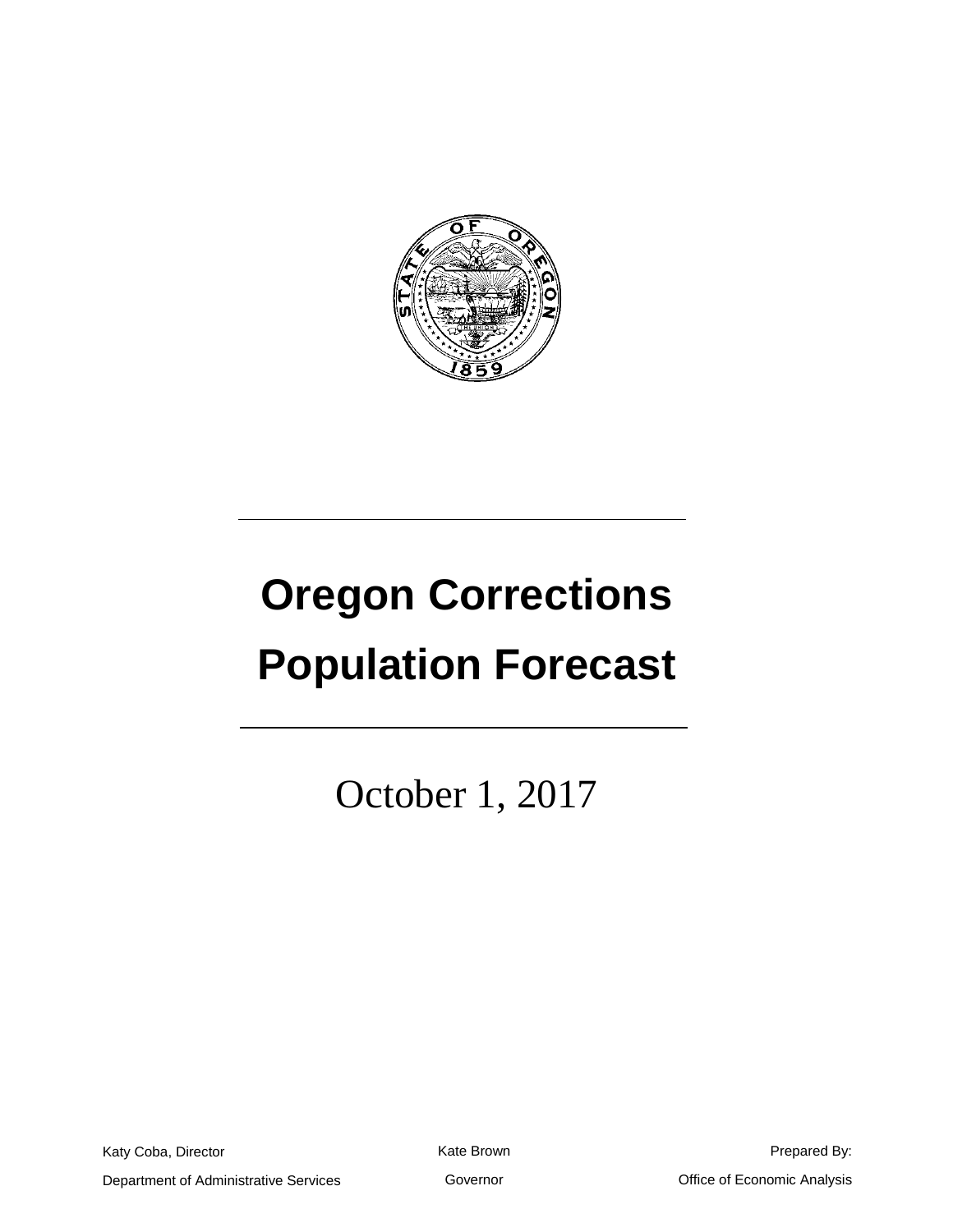# **Background**

The Office of Economic Analysis (OEA) produces the semi-annual Oregon Corrections Population Forecast which provides projections of the offender populations supervised by the Oregon Department of Corrections (DOC). The forecast estimates the number of inmates in the state prison system, offenders on probation, parole, post-prison supervision, and felony offenders serving sentences of 12 or fewer months in county jails.

Executive Order 95-06 and Oregon Revised Statute 184.351 direct the Department of Administrative Services (DAS) and the Corrections Population Forecasting Advisory Committee to produce the forecast. The forecast is mandated to estimate monthly populations over a ten-year period and is published April 1<sup>st</sup> and October 1<sup>st</sup> of each year. State agencies, in particular the DOC and the Oregon Criminal Justice Commission (CJC), are mandated to use the forecast for budgeting and policy development where the offender population is concerned.

The Advisory Committee, whose members are appointed by the Governor, is comprised of individuals with knowledge of the criminal justice system. Advice from the Committee forms the basis for forecast assumptions regarding policy and practices in the criminal justice system and the impact of law and policy changes on the corrections populations. Committee members bring to the forecast process decades of diverse experience in the public safety system. They meet several times prior to each forecast release to discuss forecast-related issues such as trends in crime, potential impact of new laws, changes in public safety policy or practices, and to advise technical aspects of the forecast process.

| <b>Charles Sparks</b> | <b>Multnomah County Deputy District Attorney</b>    |
|-----------------------|-----------------------------------------------------|
|                       | vacant                                              |
| John Haroldson        | <b>Benton County District Attorney</b>              |
| Jessica Kampfe        | Marion County Public Defender's Office              |
| Michael Wu            | Parole Board                                        |
| Michael Schmidt       | <b>Criminal Justice Commission</b>                  |
| <b>Colette Peters</b> | Director Department of Corrections                  |
| Jeffery Wood          | <b>Director Marion County Community Corrections</b> |
| <b>Jason Myers</b>    | <b>Marion County Sheriff</b>                        |

#### **Corrections Population Forecasting Advisory Committee**

The general forecast process, the publication of the forecast (this document), and technical aspects of performing the forecast (e.g., data analysis), are managed by OEA, in partnership with the CJC, and with substantial assistance from the DOC.

For more information or questions regarding the forecast please use the following contact information:

Website:<http://www.oregon.gov/DAS/OEA/corrections.shtml>

Email: michael.kennedy@oregon.gov

Phone: 503-378-5732 Office of Economic Analysis Department of Administrative Services 155 Cottage Street, NE, U20 Salem, OR 97301-3966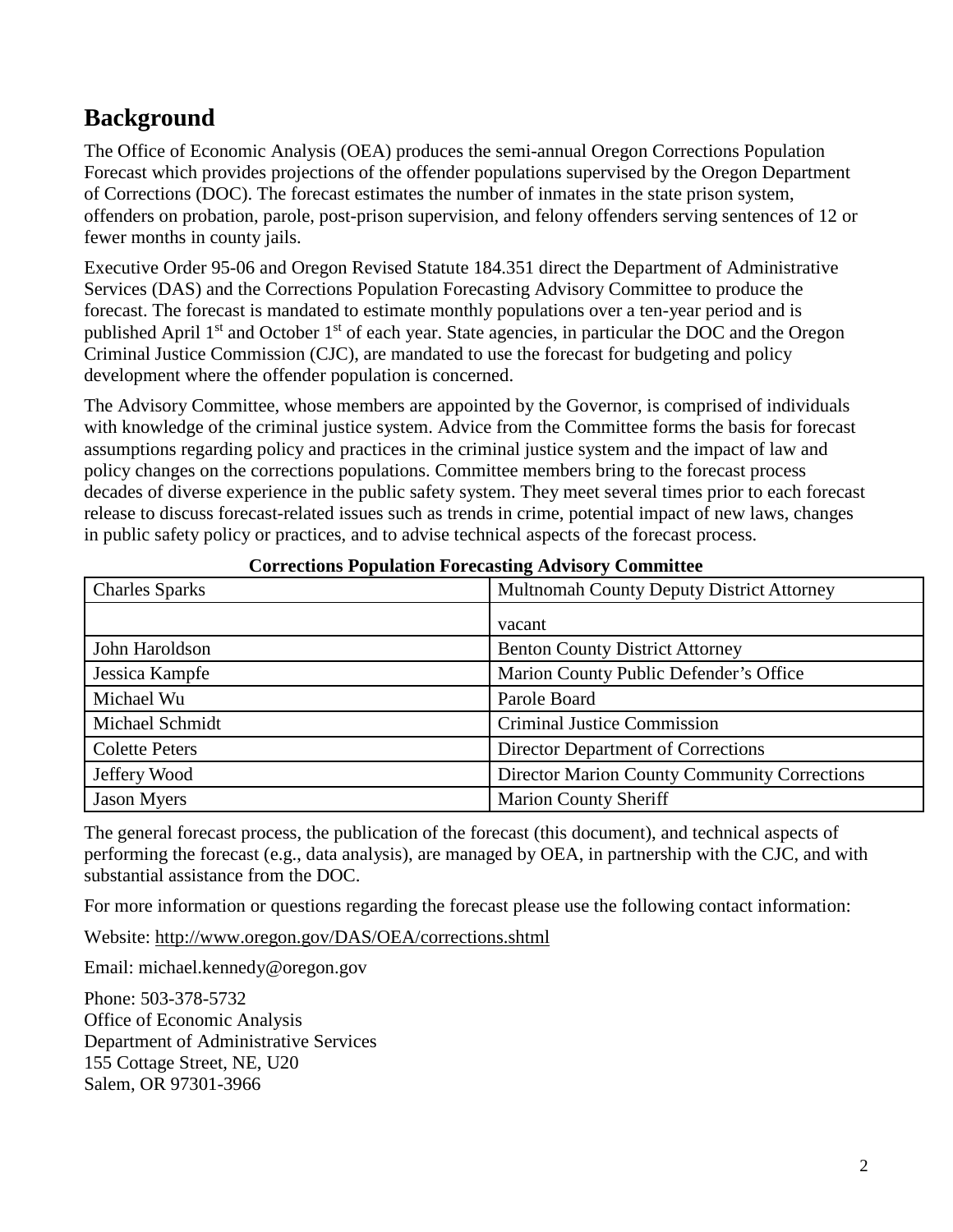# **Forecast Assumptions**

The forecast assumes that current laws and current criminal justice practices continue as they are now. It also assumes trends in criminal activity continue and demographics follow expected trends. If those or other assumptions fail, the forecast is at risk.

In the outer years of the forecast, fundamental shifts in criminal tendencies in the general population pose a risk to the forecast. For example, over the past decade overall crime rates, including serious person crimes, have declined. If that trend were to reverse itself over the coming decade, the corrections population could expand well beyond current forecast.

Criminal justice system practices have a significant effect on the flow of individuals through the court system and into the prisons. Emphasis on specific criminal activity and plea practices, for example, can change based on law enforcement policy and prosecutorial discretion. The amount of discretion in the corrections system, in particular with respect to prosecution of crimes and punishments sought, introduces a considerable degree of uncertainty to the forecast. Even if there was never a change in criminal activity or laws in Oregon, the prison population could vary considerably based on administrative procedures, policies, and individual discretion exercised in law enforcement, prosecution, plea bargaining, and sentencing by judges.

# **Forecast Methodology**

#### *Inmate Population*

The inmate forecast uses a model which simulates inmates entering prison, their length of stay in prison, and final release. The primary driver of the forecast in the short term is the release rate of the existing prison population. In the long term, new intakes drive population trends. The rate of intakes and releases results in turnover of about half the inmate population every 18 months.

The long term prison population depends primarily on the forecast of future intakes (number and lengths of stay). In contrast to releases, future prison intakes cannot be mechanically determined based on any current information. Intakes are forecasted based on historical trends and anticipated population growth in Oregon. The trend integrates demographics, crime rates, criminal justice practices, and other factors which influence intakes and sentence lengths. The forecast assumes future intakes will be similar to what is observed in trends from the recent past. The release profile for future intakes is a function of recent patterns as well.

As a technical note, modeling the prison population relies on both the number of intakes each month and how long each inmate will stay. The forecast handles the number of expected releases by simulating the full distribution of lengths of stay. The forecast tracks the number of intakes broken down by lengths of stay in one month increments up to 10 years. The total time in months created by adding up all the individual lengths of stay for intakes is termed 'intake volume', and is measured in bed-months. For example, if intakes occurred at a fixed level of 10,000 bed-months per month for many years, the prison population size will eventually equal 10,000 beds. That would represent a long-run steady-state population level where intakes exactly equal releases every month.

Prison intakes are the major determinant of the long term prison population size, so it is valuable to have factors which are predictive of future intakes. The size of Oregon's population, as well as its age and gender mix, are primary determinants of future intakes. Changes in criminal sentencing laws are another major factor. When sentencing laws change, the full effect on prison populations can take years to be fully realized, but an attempt is made to estimate and incorporate the complete policy impact in the forecast as soon as the law is passed.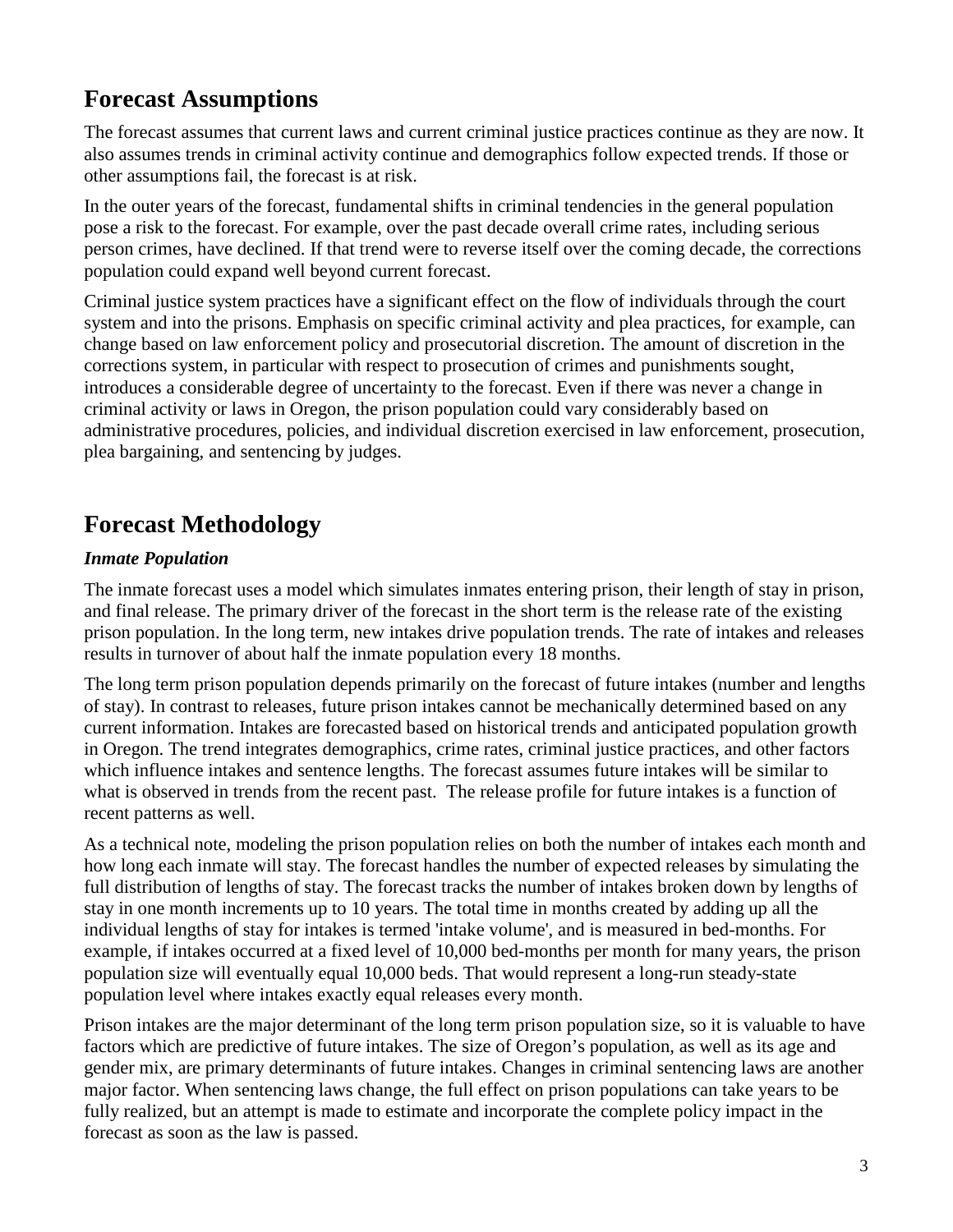Various other factors have been suggested and checked for possible value in predicting future prison intakes. These include trends related to crime, the economy, student assessments, and court filings. Generally speaking, aside from population cohort sizes, there are no obvious causal (or predictive) relationships to prison trends which the forecast can rely on. Therefore, the forecast for future intakes is solely based on intake trends from the recent past with adjustments for law changes and population growth.

The final forecast is the sum of individual forecasts that explicitly break it down into smaller pieces to improve transparency and to better illuminate the potential impact of future policy reforms. Detailed forecasts are generated by gender and by crime type. This has broken the forecast down into smaller pieces which are more manageable for analysts and allow forecasters to highlight more detailed crime trends.

The forecast is seasonally adjusted<sup>[1](#page-3-0)</sup>. It is known that the prison population oscillates in a seasonal pattern. Depending on the day of the week or month, prison populations can change by almost 100 prisoners. An algorithm has been created that simulates these variations and implements them into the current forecast. Incorporating seasonal trends explains most of the recent variability in the short-term forecast, and makes the near-term forecast considerably more accurate.

#### *Intake Trends*

The graph to the right presents intakes to prison for all offenders. The first thing to note is that the monthly variance in intakes is quite large. This introduces significant month-to-month volatility into the prison population. Intakes began to increase with the resumption of Measure 57 in January 2012. This was followed by a level shift down with the implementation of HB 3194. The latest forecast for prison intakes is equal to the previous forecast. Intakes remained on target for the recent interval and the forecast for intakes is little changed. This forecast is



driven by population growth, which implies that property crime rates remain flat. The other possibility is to make the intake forecast flat, which implies falling property crime rates or that justice reinvestment programs have an increasing impact on intakes, or some combination of both. The committee decided to continue with the population-driven scenario for most of the subpopulations.

<span id="page-3-0"></span><sup>&</sup>lt;sup>1</sup> Standard economics' "seasonal adjustment" evens out seasonal oscillation and derives underlying trends. The DOC seasonal adjustment does the opposite, it implements seasonal oscillation into underlying trends to better forecast a precise month.  $\overline{a}$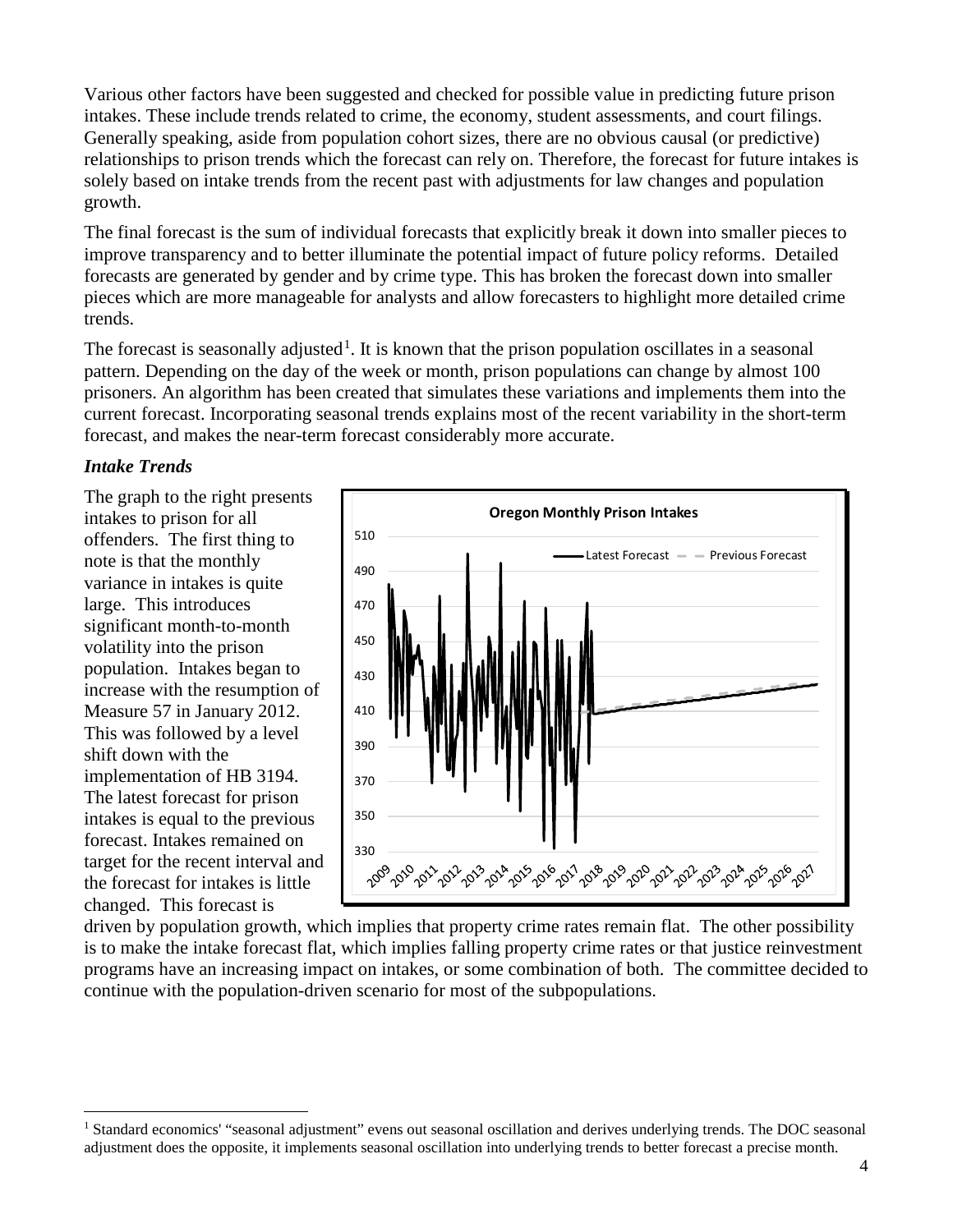## *Release Profile of Incoming Inmates*

The graph to the right presents the release profile of recent intakes, which is a critical component in forecasting the length-of-stay characteristics of future intakes. Note that for each given intake class, roughly half will be released within 18 months. The committee reviewed the release profile assumptions used in deriving the current inmate forecast. In particular, the committee discussed the reference period used for each subpopulation and approved using the most recent



36 months to smooth out month-to-month volatility in the release profile while capturing the latest information about sentencing characteristics in Oregon.

#### *Modeling the Inmate Population*

Conceptually, the forecast model operates as a sequence of discrete months, feeding forward from one month to the next. Each month starts with the base population for the month; i.e., a distribution of expected length of stay for inmates who are in the prison population on the first day of the month. Lengths of stay less than one month represent inmates who will be released prior to the next month and are removed from the model. The number of intakes and distribution of their lengths of stay is projected for each month and flows into the base population for the next month. The equation below represents the elements:

#### *Population Base (Month 2) = Population Base (Month 1) + Intakes – Releases*

Starting with the October 2016 forecast, the prison population has been disaggregated into six distinct subpopulations: (1) Female – Person Crimes; (2) Female – Property Crimes; (3) Female – Statutory Crimes; (4) Male – Person Crimes; (5) Male – Property Crimes; (6) Male – Statutory Crimes. Each population is modeled separately with its own release rate, profile and intake forecast.

## **Forecast Risks**

#### *Dynamic Environment*

Fundamental changes in the corrections system, or its inputs, degrade the value of historical trends in forecasting and present a considerable risk to forecast accuracy. System changes establish new relationships between criminal activity and the prison population, and those relationships cannot be known until after stability in the system is reestablished. For example, Measure 11 had considerable indirect impact on the prison population via changed plea practices. It took several years following the implementation of Measure 11 for that effect to be known.

Starting in January 2009, there have been several significant changes in the corrections system from Ballot Measure 57 (2008), House Bill 3508 (2009), Senate Bill 1007 (2010), Ballot Measure 73 (2010),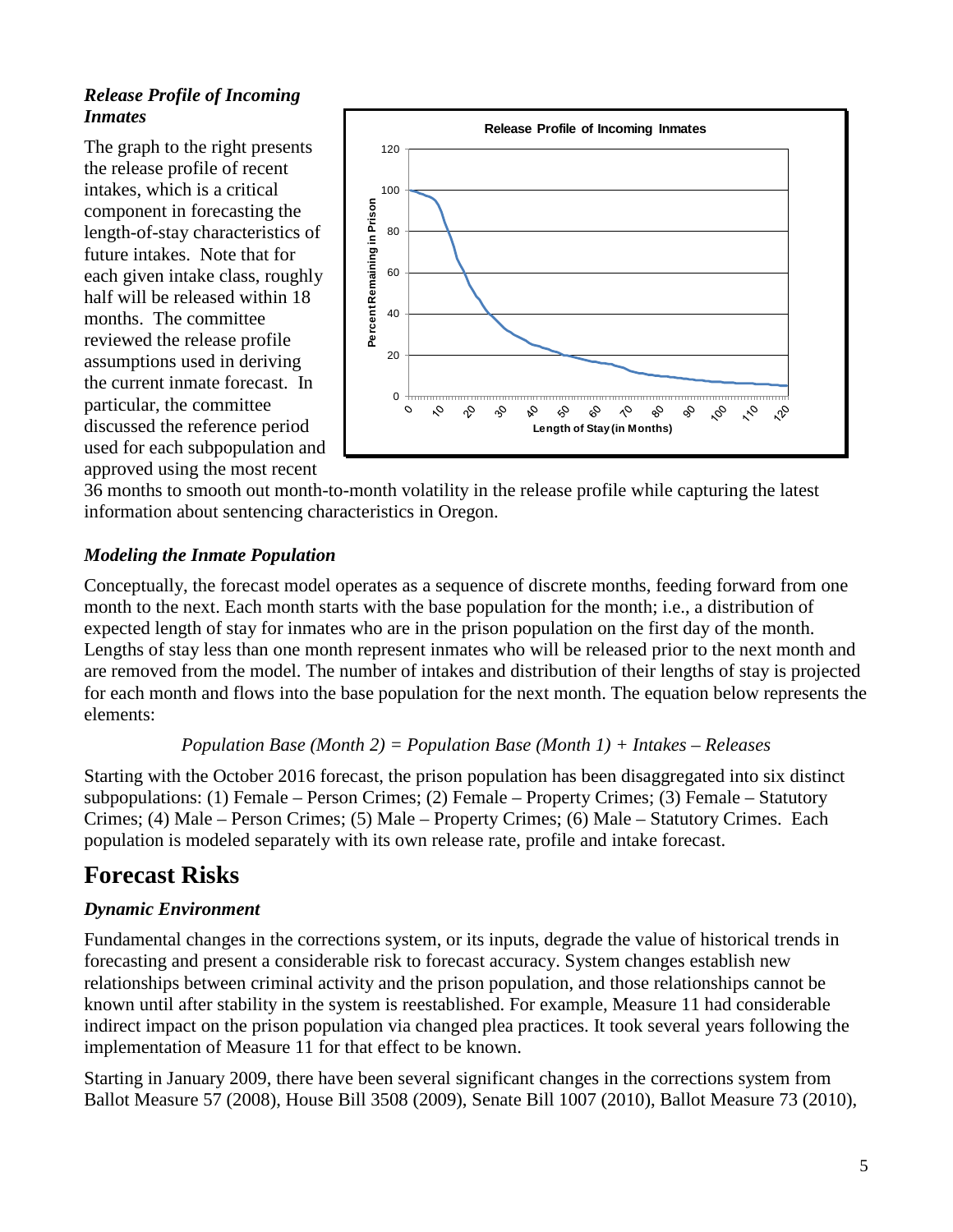Senate Bill 395 ([2](#page-5-0)011), House Bill 3194 (2013), and most recently HB 3078 (2017)<sup>2</sup>. In this forecast, adjustments are made for the 90-day-transition leave component of House Bill 3194, as well as all the components of House Bill 3078 (see page 10 for details on this law change). Prospective impact estimates are forecasts in and of themselves. As much as the baseline forecast can exhibit error, so to can impact estimates. This introduces additional risk to the forecast.

One downside risk owes to nascent criminal justice programs that are just starting to have an effect on the prison population. These programs include the Justice Reinvestment Program<sup>[3](#page-5-1)</sup> and the Family Sentencing Alternative Program<sup>[4](#page-5-2)</sup>. The Justice Reinvestment Program provides grants to counties that support community based sanctions, services, and programs that are designed to meet the four main program goals. The program goals are to decrease the county's utilization of imprisonment in a Department of Corrections institution, reduce recidivism, increase public safety, and increase offender accountability. Many of the Justice Reinvestment grant funded programs began operation very recently, and although it's too early to predict their precise impact on the prison population, the early data appears to show a significant decrease in the area of male property offenders.

The Family Sentencing Alternative Program is a pilot program in five counties designed to provide alternative sentencing options for primary caregivers of minor children while providing additional accountability, treatment, and parenting skills. House Bill 3078 extended this option to offenders with a prior person felony.

This April 2017 forecast does not include adjustments for the potential impact of these programs due to the fact that they are just in the formative stages and data do not exist to produce reasonable estimates. However, these programs are impacting intakes already, and as such are having an impact on prison usage. As the programs progress, the Office of Economic Analysis and the Criminal Justice Commission will reevaluate data availability and may introduce structural impacts into the model.

#### *Future Policy Changes*

In recent years, most forecast errors can be traced to changes in public policy rather than demographic or behavioral changes among potential prisoners. Given the dynamic policy environment, policy changes represent the largest risk to the forecast. As has been proven in recent years, voter initiatives have the potential to drastically change the public safety system. The fiscal condition of state and local governments also represents a risk to the forecast. In particular, counties which have historically received federal timber payments face significant budget risks which could impact the public safety system, and potentially change the quantity and character of felony sentences. Fewer fiscal resources dedicated to public safety would be expected to reduce the prison population in the near term, but that effect could later reverse if underlying crime rates increased.

<span id="page-5-0"></span><sup>2</sup> <https://olis.leg.state.or.us/liz/2017R1/Downloads/MeasureDocument/HB3078/Enrolled>  $\overline{a}$ 

<span id="page-5-1"></span><sup>3</sup> <https://olis.leg.state.or.us/liz/2013R1/Downloads/MeasureDocument/HB3194/Enrolled>

<span id="page-5-2"></span><sup>4</sup> <https://olis.leg.state.or.us/liz/2015R1/Downloads/MeasureDocument/HB3503/Enrolled>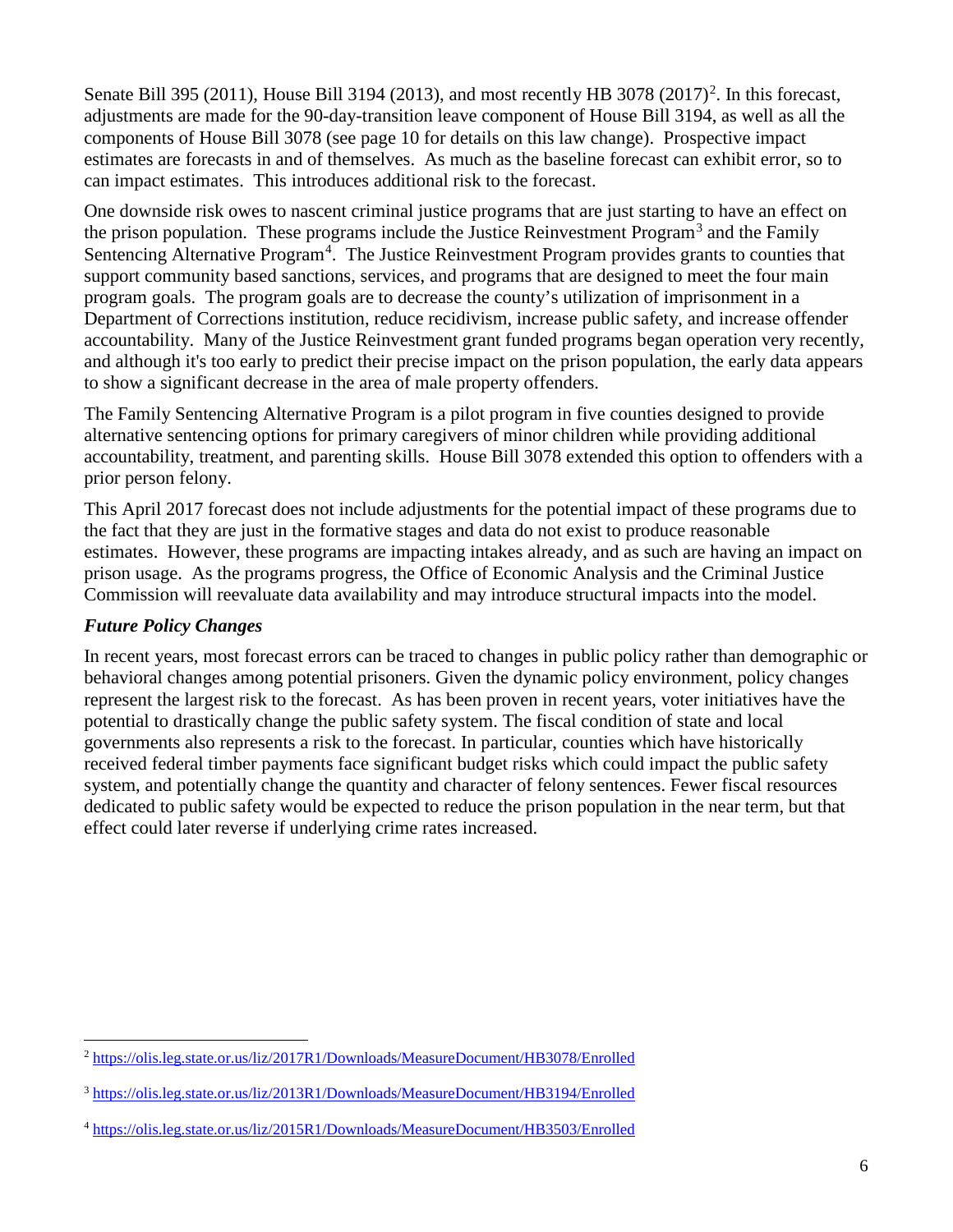## **Forecast**

## *Prison Inmate Prior Forecast Tracking*

Forecast errors for the last forecast, averaging 68 beds below the forecast, occurred in the property and statutory populations and were the result of unexpected increases in 90-day transition leave. Person crime errors for males averaged zero while errors for personcrime females were nominally higher.

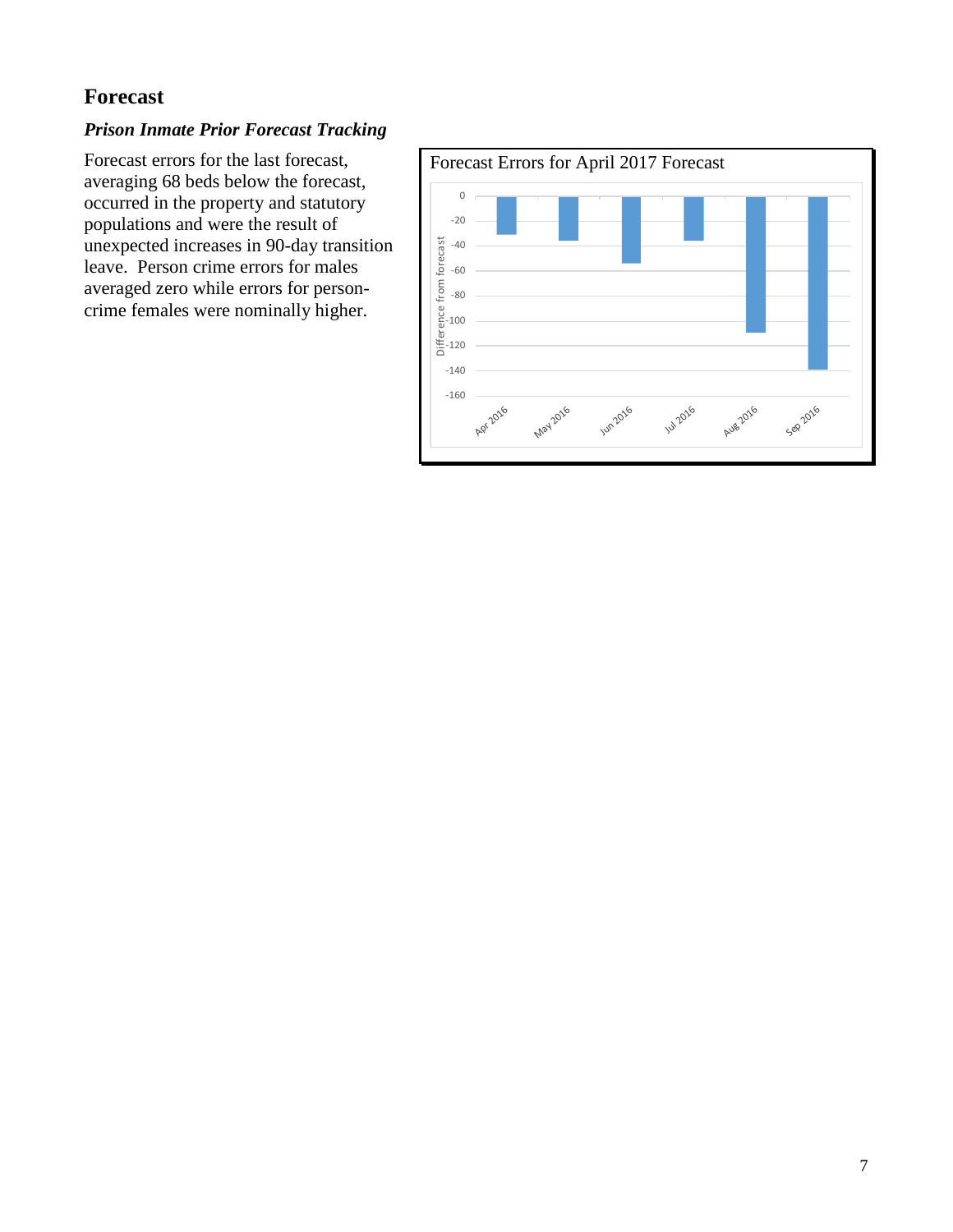#### *Prison Inmate Forecast*

As indicated in the chart below, the prison bed forecast is dramatically lower throughout the forecast horizon due to the passage of House Bill 3078 and the incorporation of associated impact estimates into the model. The number of inmates housed in Oregon's prisons, currently 14,725, is expected to fall significantly in the next five years followed by nominal growth. The 10-year change in inmates is negative 0.1 percent. To put that in context, Oregon's population is expected to grow 12 percent over the same timeframe. As a result, the incarceration rate (prison beds per 1,000 population) is expected to fall 11.0 percent over the next ten years. Note that the inmate population kept pace with Oregon population over the previous ten years, primarily due to Measure 57 (2008).



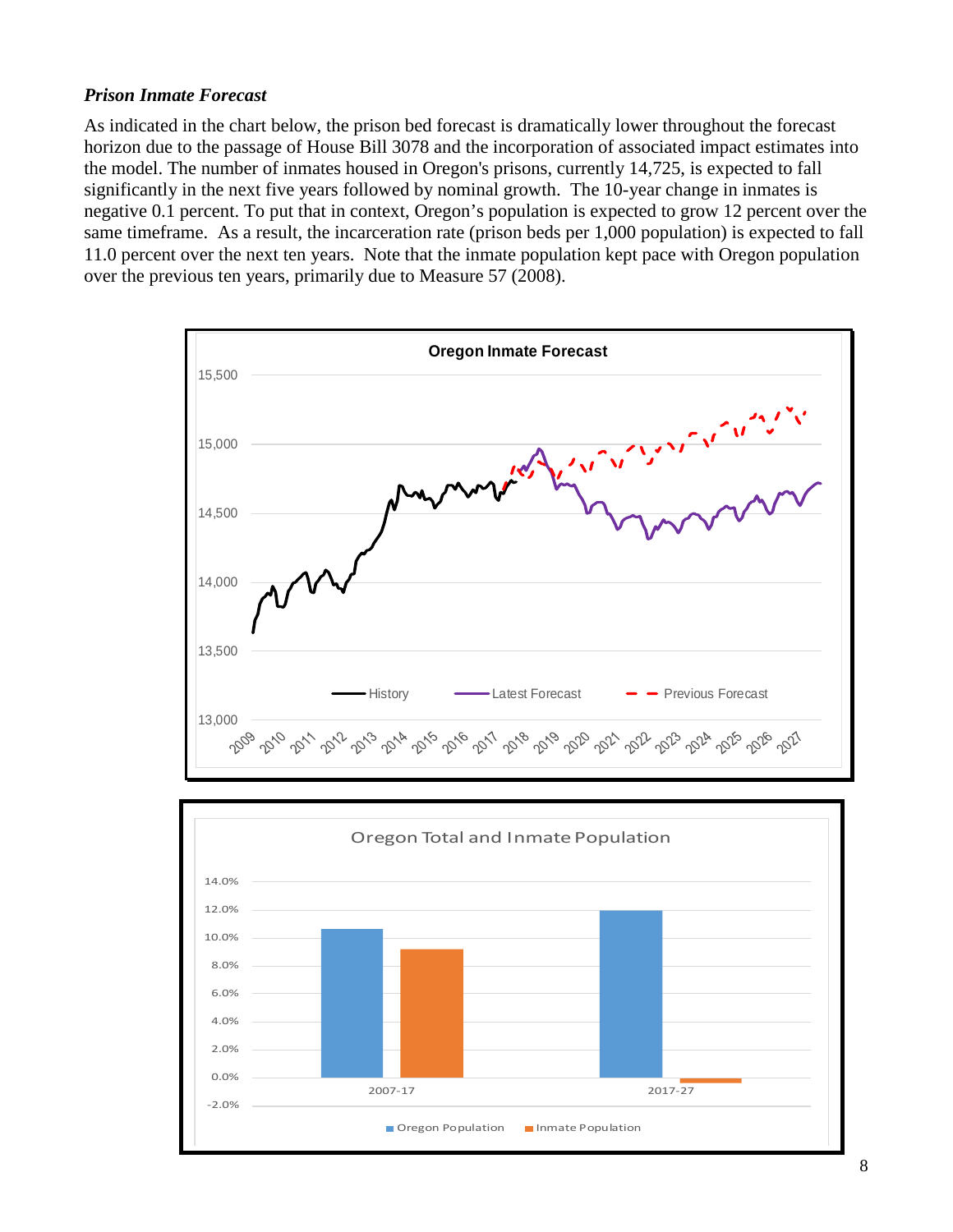## *Male*

The accompanying graph illustrates the total male inmate population forecast.

The current male forecast estimates that on September 1, 2027 there will be 13,510 male inmates—a tepid increase of 0.7 percent due to the anticipated impact of House Bill 3078.

#### *Female*

The graph to the right illustrates the total female population forecast.

The female population is expected to drop 8.0 percent between October 1, 2017 and September 1, 2027. This is due to the estimated impact of House Bill 3078. Most of the drop is realized in the property crime population as this is where components of the bill were focused.

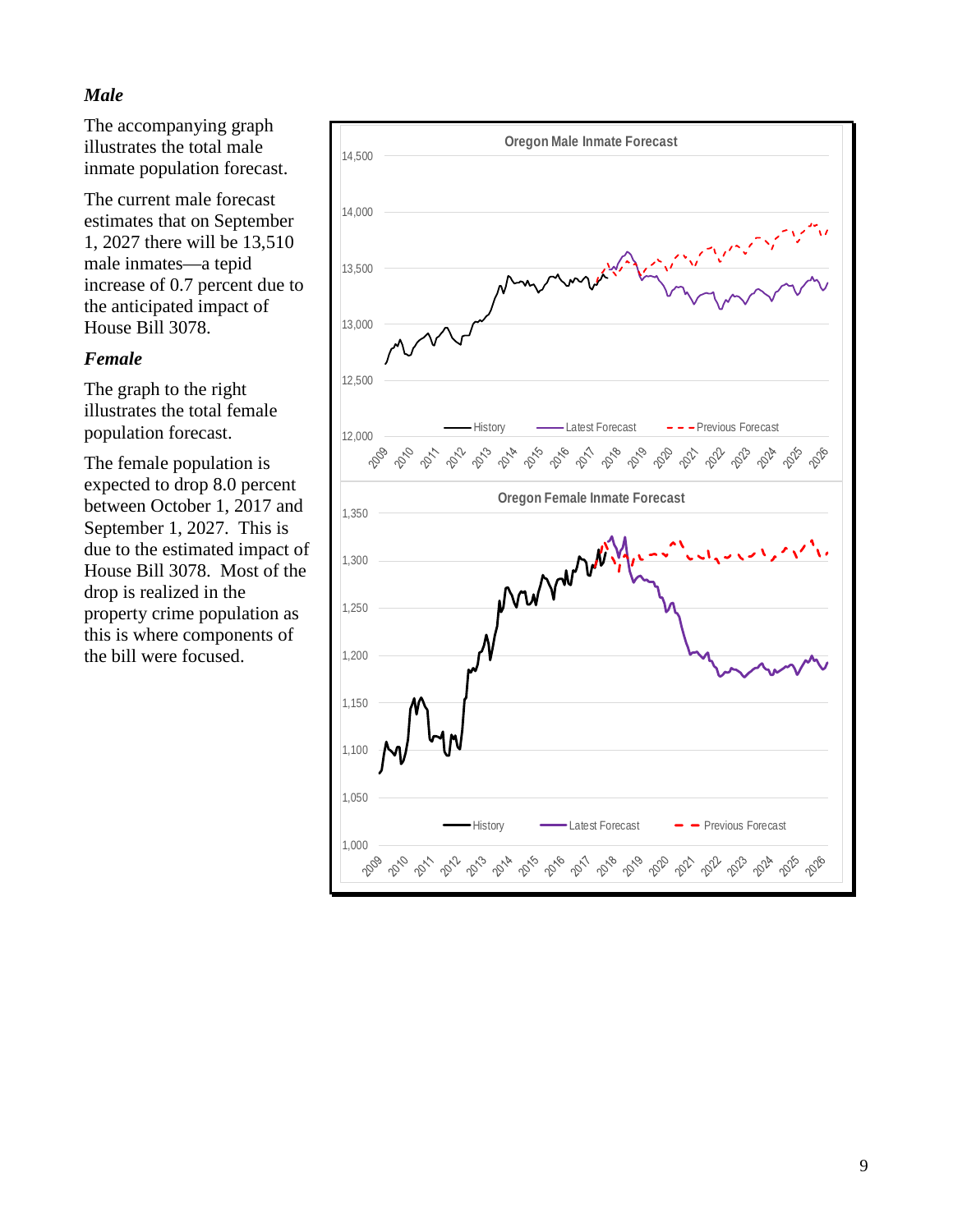## *Components of Change*

There are two components of change in each prison forecast: updates to the model due to new empirical data and new law changes.

#### *Model Updates*

When new DOC data are input into the forecast model, changes in intakes, sentence lengths, releases, etc. are integrated and create a "new normal" within the model. The graph to the right exhibits the change to the model output prior to any add factors for the prospective impact of recent law changes. The model output appears to project a near-term spike in the prison population. This is a product of how transition leave is handled in the model as a structural add-factor. Once transition leave is



factored into the forecast, the near-term jump disappears (see final forecast).

#### *New Law Impacts*

HB 3194 passed in the 2013 regular legislative session and the effects of its sentencing components have been fully realized in the data. As discussed above, transition leave is maintained as a permanent addfactor due to the way the program effects the data. For 2017, the Legislature passed House Bill 3078. This is a comprehensive measure aimed at eliminating the need to open new prison beds in the near term. The bill includes extending transition leave to 120 days. It also moves theft and identity theft outside of Measure 57 sentencing. As noted previously, it expands the applicability of the Family Sentencing Alternative Plan. Finally, criminal justice reinvestment grants were supplemented to divert additional offenders from incarceration. The bill applies to sentences on or after January 1, 2018 and the bulk of the impact is realized in future biennia.

#### *Margin of Error*

Oregon HB 3194 directs that the Department of Administrative Services "identify the forecast's margin of error" (Section 46-3(a)). The margin of error depends on the timeframe being examined. Historical error rates serve as a guide for assessing the potential for actual prison population counts to differ from the forecast in the near term.

The historical deviation for October of odd year forecasts, when gauged at the end of the same biennium, is 2.2 percent. As such, there is a 95 percent probability that the actual prison population will fall in the 14,068 to 15,332 range. The primary driver for potential upward error in the near term is error in the forecast for releases and intakes in the coming months.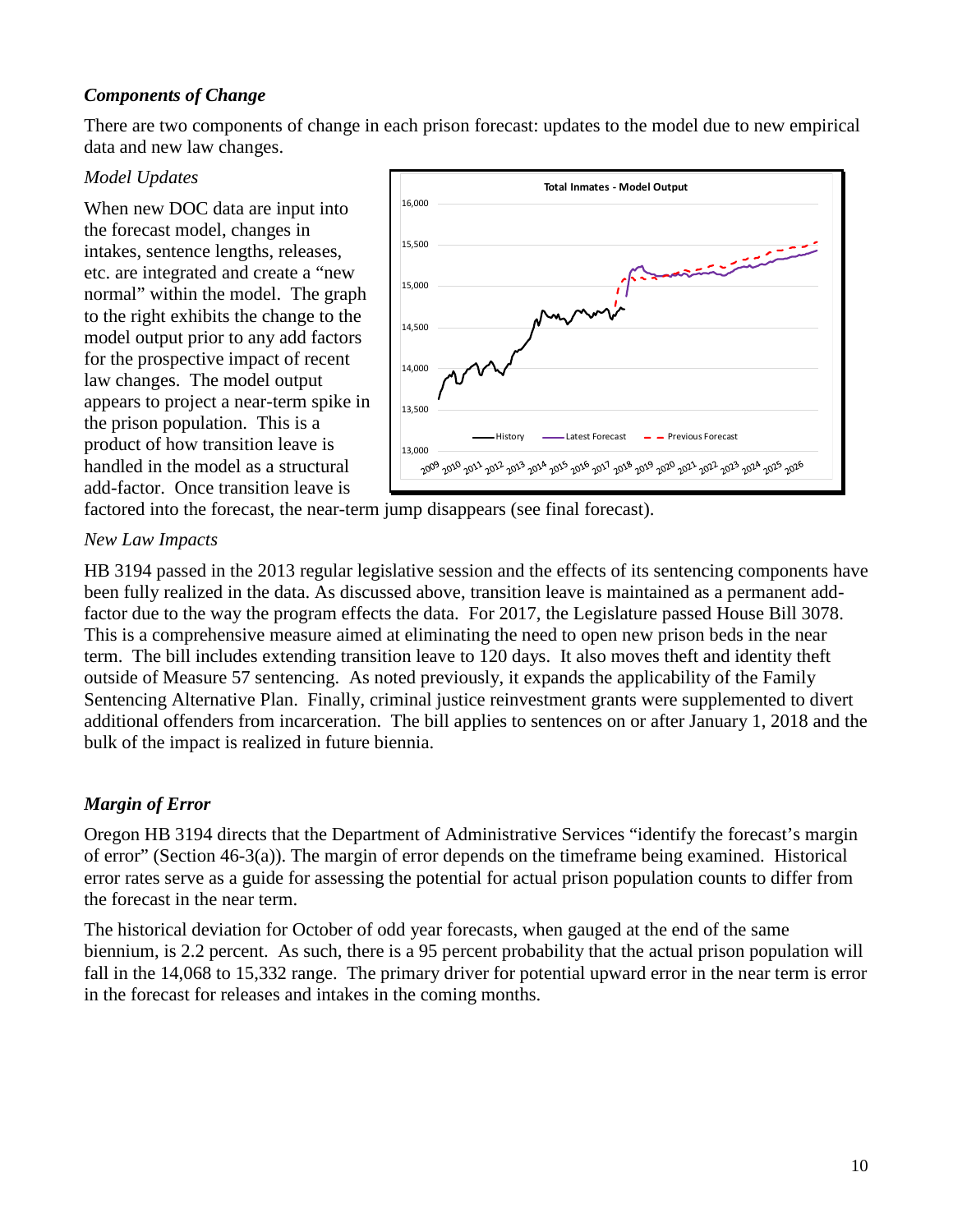In addition to the forecast's role in near- to medium-term budgeting, the forecast is also used to guide long-term planning for prison capacity. Coming up with a predicted margin of error for the 10-year forecast is complicated by the fact that major law changes (Measure 11, Measure 57, HB 3508, House

Bill 3194, and now House Bill 3078) produce large errors in the forecasts that preceded their passage. The prison forecast presented here does not anticipate potential law changes. The 10-year margin of error for this forecast should coincide with potential model error, thus making historical error rates inappropriate. A better gauge is derived from analyzing growth rates for time frames more or less absent of law changes to assess the potential for the projected baseline growth of 4.0 percent to be off. Computed in this way, there is a 95 percent probability for the actual inmate count to differ from this forecast by up to 11.5 percent in either direction.

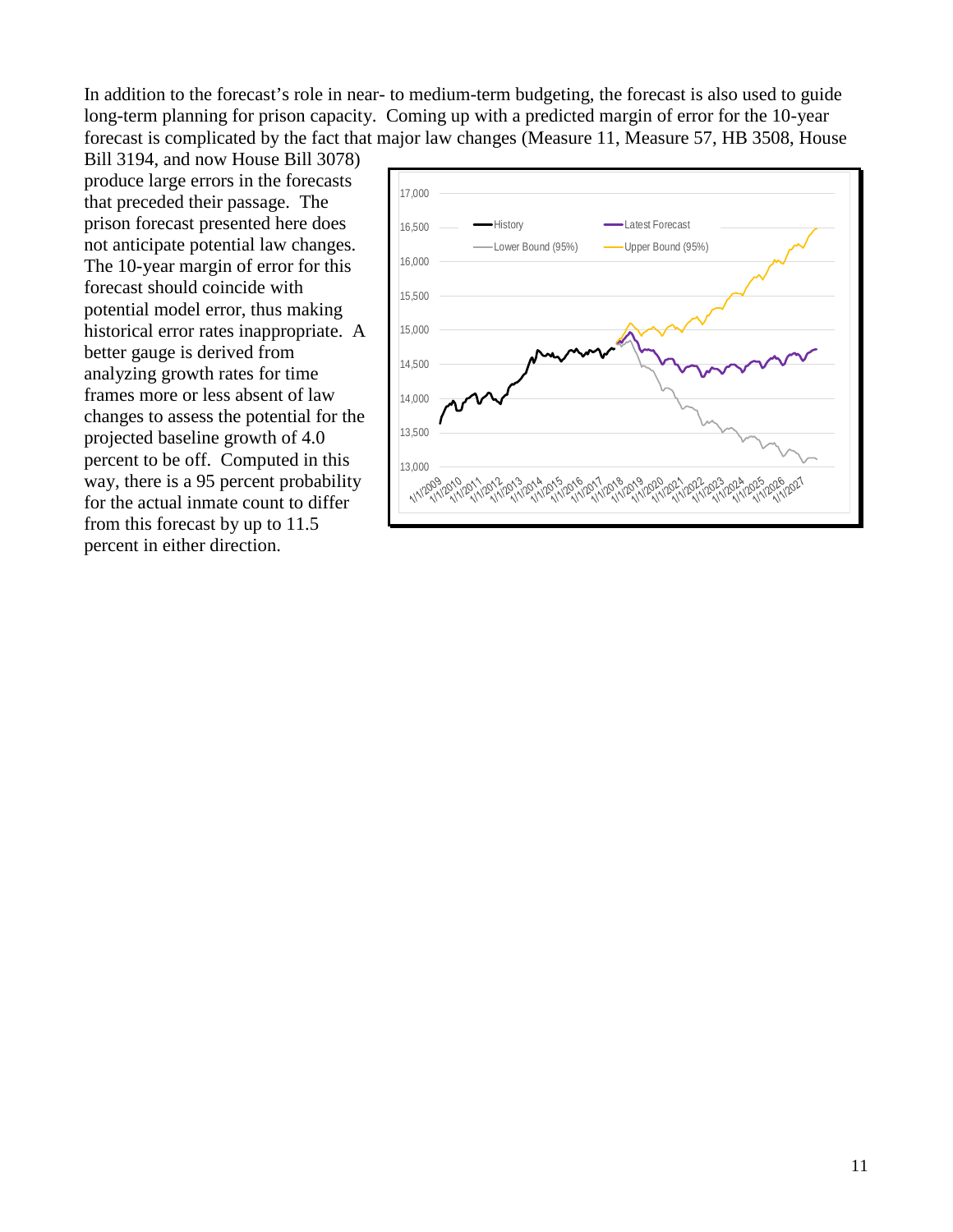#### *Community Corrections*

The community corrections population involves felony offenders who are not in prison. The Department of Corrections receives General Fund that it passes to 34 of the 36 counties to provide direct oversight. In Linn and Douglas counties, the Department staffs the community corrections department directly.

The forecast projects the felony probation caseload, local control population (incarceration in jail), and post-prison supervision and parole (Parole/PPS). Each group is forecasted separately for budgeting purposes. The community corrections forecasts rely primarily on the relatively stable historical trends in the respective populations.

The forecasts for Local Control, for Parole/Post-Prison Supervision, and for Probation populations reflect changes to match the most recent data on actual population sizes. In particular, the probation population declined significantly in recent months. This is due in part to the absence of offenders on earned discharge, although the Department is still responsible for them from a budget standpoint. The forecast assumes a modest reversal and then flattens out to be consistent with the trend observed in recent years. Both the probation and post-prison supervision populations now include lifetime supervisees, which inflated the numbers slightly, ceterus paribus.

The Local Control forecast numbers do not include jail beds occupied by repeat DUI offenders which are reimbursable under Measure 73 (2010). The reimbursement provisions of Measure 73 require separate budgeting for those beds, and, while the majority of the jail usage falls under the umbrella of Local Control, pre-trial jail time does not.

The three graphs below (next page) show the population history (heavy line), the current forecast (light line), and the previous forecast (dotted line) for the local control, the probation, and the parole/PPS population groups.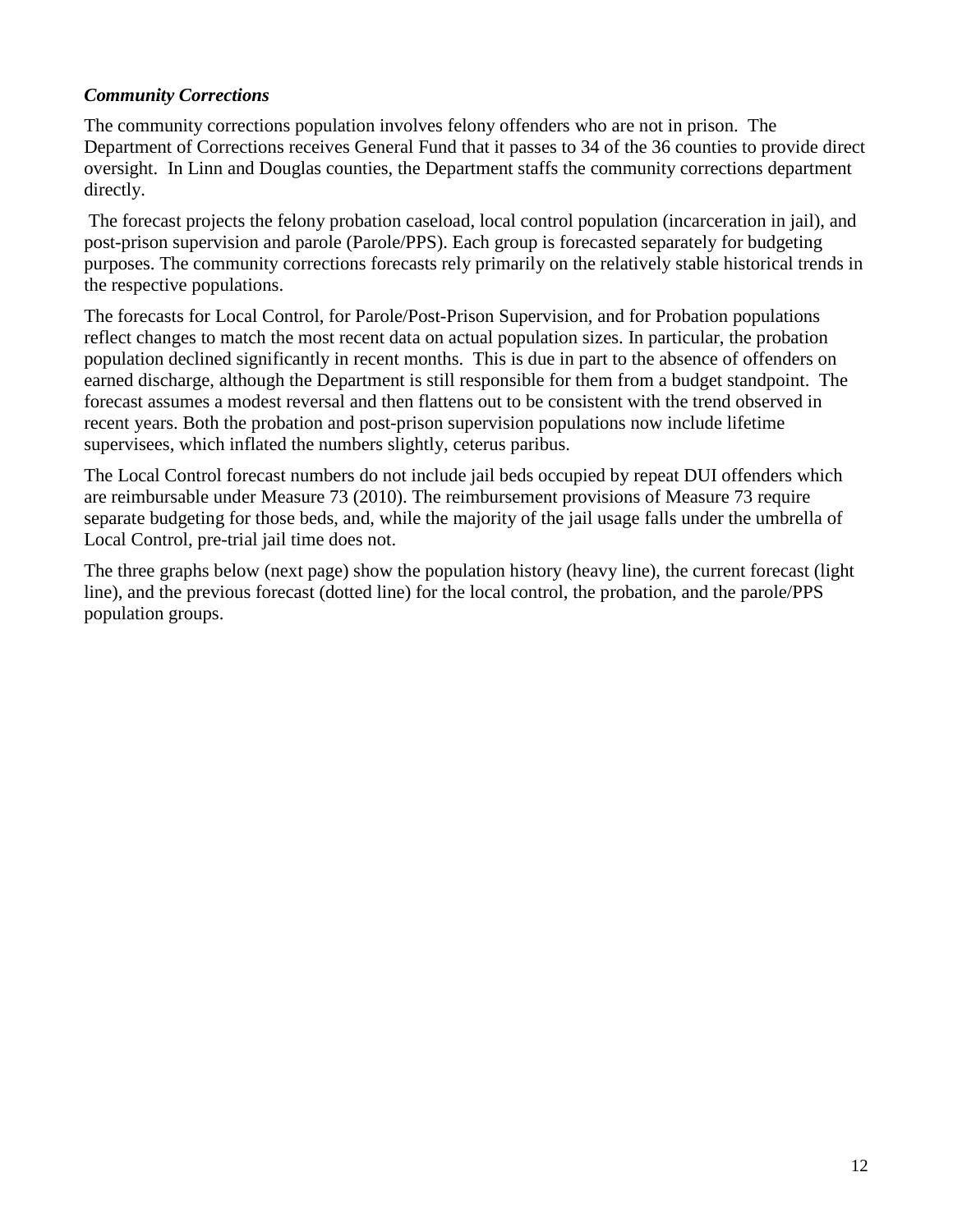#### **Local Control Forecast**



**Probation Forecast**





13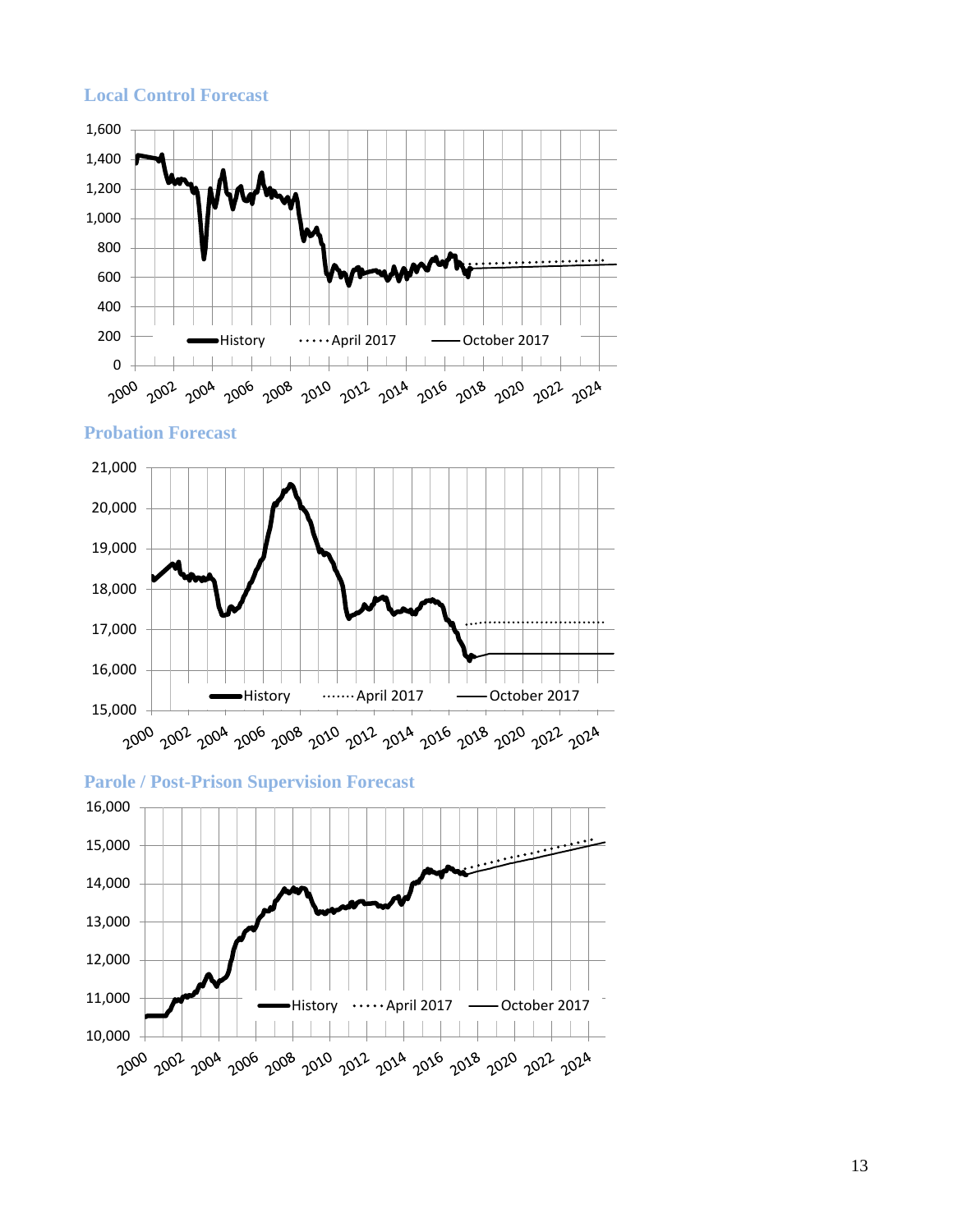#### **Law Change Impacts**

This forecast is based on current laws and practices, meaning that projections assume crime and sentencing laws and practices will not change over the 10 year forecast horizon. Laws currently in effect, including recently enacted changes, are incorporated in the forecast. For recent law changes, the forecast applies specific adjustments; for older law changes, the effects are part of the baseline data and are determined within the model. The forecast adjustments for recent law changes generally derive from the financial/fiscal impact statements for the associated bill or ballot measure until new data become available.

#### *Sources of Forecast Error*

Forecast error is the difference between what was forecasted at a specific point in the future and what is actually observed when that time comes. Understanding the sources of forecast error is helpful in interpreting forecast risks.

The largest source of forecast error is associated with law changes which become effective after the forecast is released. There have been a number of laws over the past 20 years which caused, or were expected to cause, prison population changes of a magnitude significant to the forecast. The forecast does not project law changes or practical application of current law, but rather assumes the current legal environment persists unchanged across the 10-year forecast projection period.

Forecasts released following major law changes can suffer from incorrect estimates of the impact of the law change on the prison population. This is because law changes often have a significant indirect impact that is not known until it is evidenced by data, sometimes months or years later.

Regardless of law changes, there are additional sources of error with baseline forecast projections. The forecast relies on modeling the release of current prisoners and projecting the intake of future prisoners. Although the sentences pronounced in court judgments are known, the actual length of stay of an inmate in prison can vary considerably from what is expected based on the judgment. This introduces error into the model. Situations which make the length of stay indeterminate include: resentencing to a longer or shorter sentence; indeterminate parole board sentences (before the guidelines); participation and success in Alternative Incarceration Programs; Transition Leave; time served after failure on probation or parole; death of the inmate; transfer in/out of state; amount of earned time earned; absconding or return from absconding; temporarily out for medical reasons or court appearance.

Further out in the forecast horizon, error in projecting future prison entrants can be significant. The forecast accuracy depends on the accurate projection of the number of future prison intakes and their lengths of stay. Differences of as little as one percent in projected intake rates could add to an overall error of 1,000 beds over the forecast horizon. As such, the outer years of the forecast are very sensitive to the accuracy of assumptions regarding new intakes.

Finally, daily variation in the prison population due to intake and release activity is considerable. The population on a given day regularly deviates from the monthly average population by more than 100 beds. Therefore, the actual population on the first day of a given month can be expected to differ from the forecast value by 100 beds without concern. This also means that forecast values should be interpreted as the mid-point of a range  $(+/- 100)$  within which the actual population will fluctuate.

# **Appendix: Prison Population Forecast Values**

All forecast values are published in spreadsheet format and can be viewed and downloaded from the link below. The spreadsheet includes forecast data tables for the prison and community corrections forecasts and some additional forecast-related data such as: male and female forecasts; Male-person, -property